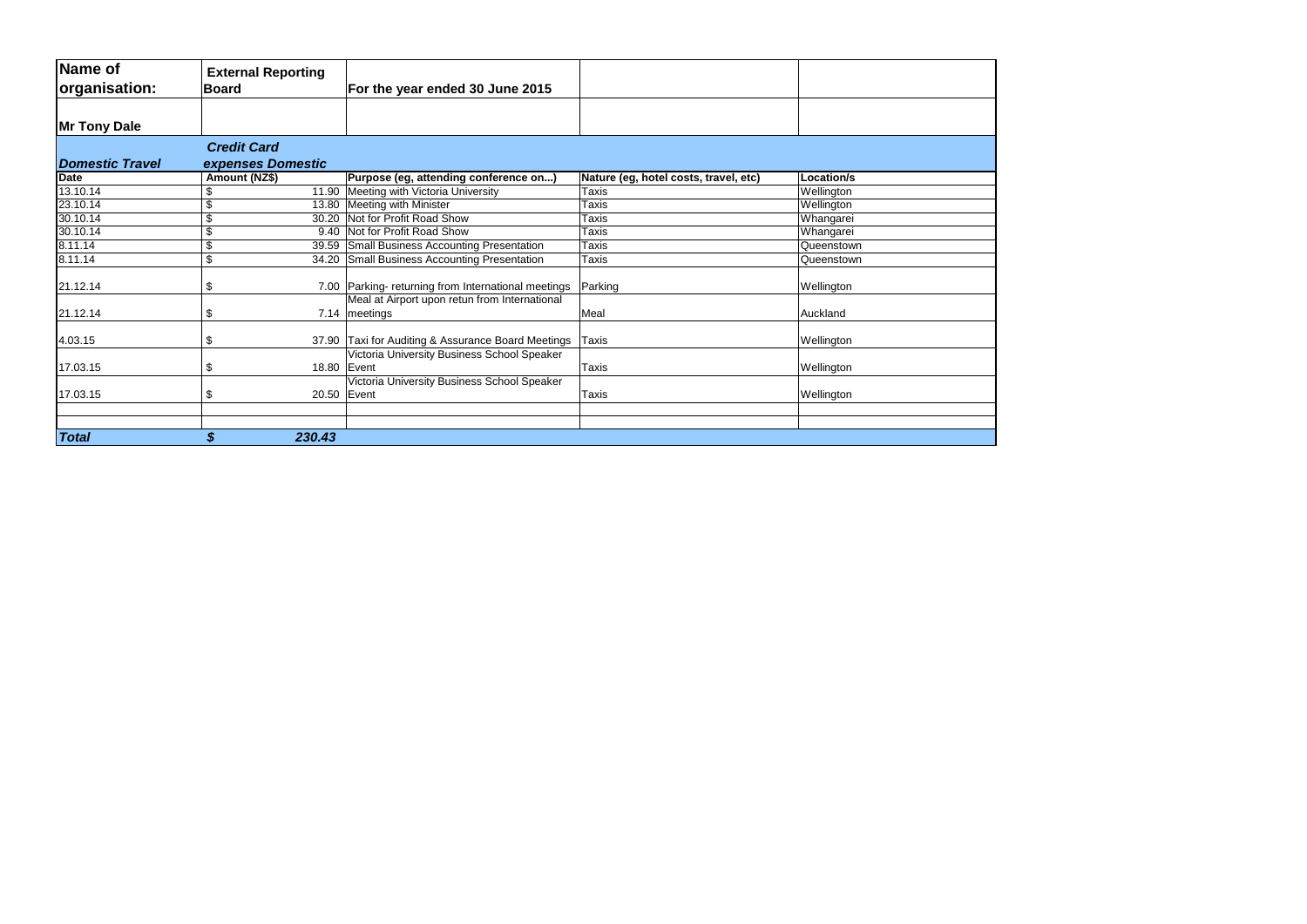| <b>Domestic Travel</b><br><b>Date</b><br>1.07.14<br>1.07.14 | non-Credit Card<br>expenses<br>Amount (NZ\$)<br>\$<br>\$<br>\$ | Purpose (eg, attending conference on)<br>12.20 Reserve Bank of New Zealand          | Nature (eg, hotel costs, travel, etc) | Location/s         |
|-------------------------------------------------------------|----------------------------------------------------------------|-------------------------------------------------------------------------------------|---------------------------------------|--------------------|
| 7.07.14                                                     |                                                                |                                                                                     |                                       |                    |
| 7.07.14<br>7.07.14<br>22.07.14                              |                                                                |                                                                                     |                                       |                    |
|                                                             |                                                                |                                                                                     |                                       |                    |
|                                                             |                                                                |                                                                                     | <b>Taxis</b>                          | Wellington         |
| 4.07.14<br>29.07.14<br>29.07.14                             |                                                                | 10.40 Reserve Bank of New Zealand                                                   | Taxis                                 | Wellington         |
|                                                             |                                                                | Warren Allan Meeting - International                                                |                                       |                    |
|                                                             |                                                                | 22.95 Federation of Accountants                                                     | Parking                               | Auckland           |
|                                                             |                                                                | Warren Allan Meeting - International                                                |                                       |                    |
|                                                             | \$                                                             | 240.00 Federation of Accountants                                                    | Flights                               | Auckland           |
|                                                             | \$                                                             | Warren Allan Meeting - International<br>69.10 Federation of Accountants             | Taxis                                 | Auckland           |
|                                                             |                                                                | Warren Allan Meeting - International                                                |                                       |                    |
|                                                             | \$                                                             | 62.74 Federation of Accountants                                                     | <b>Taxis</b>                          | Auckland           |
| 22.07.14                                                    | $\, \, \raisebox{12pt}{$\scriptstyle \$}$                      | 8.40 Charities Services Meeting                                                     | Taxis                                 | Wellington         |
|                                                             | \$                                                             | 10.30 Charities Services Meeting                                                    | Taxis                                 | Wellington         |
|                                                             |                                                                | New Zealand Accounting Standards Board                                              |                                       |                    |
|                                                             | \$                                                             | 70.19 Meeting                                                                       | <b>Taxis</b>                          | Auckland           |
|                                                             |                                                                | New Zealand Accounting Standards Board                                              |                                       |                    |
|                                                             | \$                                                             | 30.00 Meeting                                                                       | Parking                               | Auckland           |
|                                                             |                                                                | New Zealand Accounting Standards Board                                              |                                       |                    |
| 30.07.14                                                    | \$                                                             | 236.00 Meeting<br>New Zealand Accounting Standards Board                            | Flights                               | Auckland           |
| 30.07.14                                                    | \$                                                             | 14.40 Meeting                                                                       | Taxis                                 | Auckland           |
| 4.08.14                                                     | \$                                                             | 11.10 Auditor General Meeting                                                       | <b>Taxis</b>                          | Wellington         |
| 4.08.14                                                     | \$                                                             | 11.10 Auditor General Meeting                                                       | Taxis                                 | Wellington         |
| 12.08.14                                                    | \$                                                             | 16.20 Audit NZ Meeting                                                              | Taxis                                 | Wellington         |
| 18.08.14                                                    | \$                                                             | 22.95 External Reporting Board Meeting                                              | Parking                               | Wellington         |
| 19.08.14                                                    | \$                                                             | 212.00 External Reporting Board Meeting                                             | Flights                               | Auckland           |
| 9.09.14                                                     | \$                                                             | 289.40 External Reporting Advisory Panel Meeting                                    | Flights                               | Auckland           |
|                                                             |                                                                |                                                                                     |                                       |                    |
| 15.09.14                                                    | \$                                                             | 143.40 Financial Markets Authority Disclosure Forum                                 | Flights                               | Auckland           |
|                                                             |                                                                |                                                                                     |                                       |                    |
|                                                             |                                                                | International Public Sector Accounting                                              |                                       |                    |
| 26.09.14                                                    | \$                                                             | 11.40 Standards Board - Meeting with Angela Ryan                                    | Taxis                                 | Wellington         |
|                                                             |                                                                | International Public Sector Accounting                                              |                                       |                    |
| 29.09.14                                                    | \$                                                             | 11.80 Standards Board - Meeting with Angela Ryan                                    | Taxis                                 | Wellington         |
| 29.10.14                                                    | \$                                                             | 587.00 Not For Profit Road Show                                                     | Flights                               | Whangarei          |
| 29.10.14                                                    | $\, \, \raisebox{12pt}{$\scriptstyle \$}$                      | 36.00 Not For Profit Road Show                                                      | Parking                               | Whangarei          |
| 29.10.14                                                    | \$                                                             | 26.92 Not For Profit Road Show                                                      | Taxis                                 | Whangarei          |
| 6.11.14                                                     | $\, \, \raisebox{12pt}{$\scriptstyle \$}$                      | 48.60 Small Business Accounting Presentation                                        | Parking                               | Queenstown         |
| 7.11.14                                                     |                                                                |                                                                                     |                                       |                    |
|                                                             | $\, \, \raisebox{12pt}{$\scriptstyle \$}$                      | 40.19 Small Business Accounting Presentation                                        | Taxis                                 | Queenstown         |
| 17.11.14<br>27.01.15                                        | \$<br>$\overline{\mathbf{e}}$                                  | 54.00 Financial Reporting Council Meeting<br>41.29 Auckland University Presentation | Parking<br>Taxis                      | Sydney<br>Auckland |
| 27.01.15                                                    | $\, \, \raisebox{12pt}{$\scriptstyle \$}$                      | 71.62 Auckland University Presentation                                              | Taxis                                 | Auckland           |
| 27.01.15                                                    | $\overline{\$}$                                                | 149.00 Auckland University Presentation                                             | Hotel                                 | Auckland           |
| 27.01.15                                                    | \$                                                             | 529.00 Auckland University Presentation                                             | Flights                               | Auckland           |
|                                                             |                                                                |                                                                                     |                                       |                    |
|                                                             |                                                                |                                                                                     |                                       |                    |
| <b>Total</b>                                                |                                                                |                                                                                     |                                       |                    |

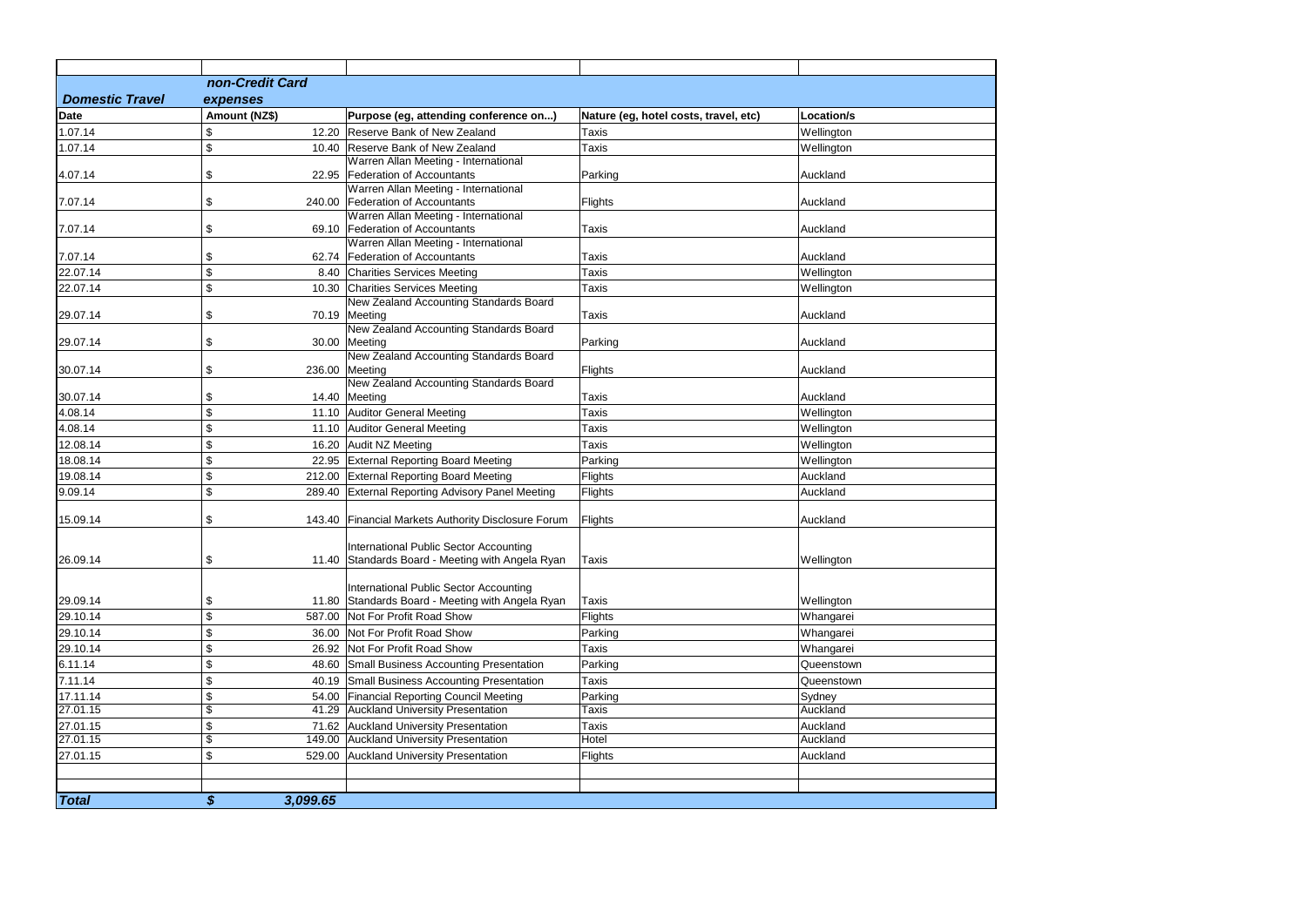|                             | <b>Credit Card</b>   |                  |                                                           |                                       |                 |
|-----------------------------|----------------------|------------------|-----------------------------------------------------------|---------------------------------------|-----------------|
|                             | expenses             |                  |                                                           |                                       |                 |
| <b>International Travel</b> | <b>International</b> |                  |                                                           |                                       |                 |
| <b>Date</b>                 | Amount (NZ\$)        |                  | Purpose (eg, visiting district offices )                  | Nature (eg, hotel costs, travel, etc) | Location/s      |
| 19.11.14                    | \$                   |                  | 93.85 Financial Reporting Council Meeting                 | Taxi                                  | Sydney          |
| 21.11.14                    | \$                   |                  | 930.24 Financial Reporting Council Meeting                | Hotel for Tony Dale and Chairman XRB  | Sydney          |
| 21.11.14                    | \$                   |                  | 80.07 Financial Reporting Council Meeting                 | Taxi                                  | Sydney          |
|                             |                      |                  | International Auditing & Assurance Standards              |                                       |                 |
| 2.12.14                     | \$                   |                  | 88.09 Board Meeting                                       | Taxi                                  | New York        |
|                             |                      |                  | International Auditing & Assurance Standards              |                                       |                 |
| 4.12.14                     | \$                   |                  | 110.76 Board Meeting                                      | Meals                                 | New York        |
|                             |                      |                  | International Auditing & Assurance Standards              |                                       |                 |
| 7.12.14                     | \$                   |                  | 55.94 Board Meeting                                       | Taxi                                  | New York        |
|                             |                      |                  | International Auditing & Assurance Standards              |                                       |                 |
| 7.12.14                     | \$                   |                  | 3,352.90 Board Meeting                                    | <b>Hotel for Chairman XRB</b>         | New York        |
|                             |                      |                  | International Auditing & Assurance Standards              |                                       |                 |
| 7.12.14                     | \$                   |                  | 3,179.54 Board Meeting                                    | Hotel for Tony Dale                   | New York        |
|                             |                      |                  | International Public Sector Accounting                    |                                       |                 |
| 7.12.14                     | \$                   |                  | 74.28 Standards Board Meeting                             | Taxi                                  | Toronto         |
|                             |                      |                  | International Public Sector Accounting                    |                                       |                 |
| 11.12.14                    | \$                   |                  | 78.24 Standards Board Meeting                             | Taxi                                  | Toronto         |
|                             |                      |                  | International Public Sector Accounting                    |                                       |                 |
| 11.12.14                    | \$                   |                  | 1,106.84 Standards Board Meeting                          | Hotel for Tony Dale and Chairman XRB  | Toronto         |
|                             |                      |                  | International Public Sector Accounting                    |                                       |                 |
| 11.12.14                    | \$                   |                  | 593.84 Standards Board Meeting                            | Hotel for Tony Dale and Chairman XRB  | Toronto         |
|                             |                      |                  |                                                           |                                       |                 |
| 11.12.14                    | \$                   |                  | 84.45 European Financial Reporting Advisory Group         | Taxi                                  | <b>Brussels</b> |
|                             |                      |                  |                                                           |                                       |                 |
| 13.12.14                    | \$                   |                  | 1,372.51 European Financial Reporting Advisory Group      | Hotel for Tony Dale and Chairman XRB  | <b>Brussels</b> |
|                             |                      |                  | International Accounting Standards Board                  |                                       |                 |
| 13.12.14                    | \$                   |                  | 141.19 Meeting                                            | Taxi                                  | London          |
|                             |                      |                  | International Accounting Standards Board                  |                                       |                 |
| 14.12.14                    | \$                   |                  | 75.57 Meeting                                             | Taxi                                  | London          |
|                             |                      |                  | International Accounting Standards Board                  |                                       |                 |
| 14.12.14                    | \$                   |                  | 35.72 Meeting                                             | Taxi                                  | London          |
|                             |                      |                  | International Accounting Standards Board                  |                                       |                 |
| 16.12.14                    | \$                   |                  | 41.82 Meeting<br>International Accounting Standards Board | Taxi                                  | London          |
| 16.12.14                    |                      |                  | 149.60 Meeting                                            | Meals                                 | London          |
|                             | \$                   |                  | International Accounting Standards Board                  |                                       |                 |
| 18.12.14                    | \$                   |                  | 103.44 Meeting                                            | Meals                                 | London          |
|                             |                      |                  | International Accounting Standards Board                  |                                       |                 |
| 19.12.14                    | \$                   | 2,806.87 Meeting |                                                           | <b>Hotel for Chairman XRB</b>         | London          |
|                             |                      |                  | International Accounting Standards Board                  |                                       |                 |
| 19.12.14                    | \$                   | 3,053.51 Meeting |                                                           | Hotel for Tony Dale                   | London          |
|                             |                      |                  |                                                           |                                       |                 |
|                             |                      |                  |                                                           |                                       |                 |
|                             |                      |                  |                                                           |                                       |                 |
| <b>Total</b>                | \$                   | 17,609.27        |                                                           |                                       |                 |

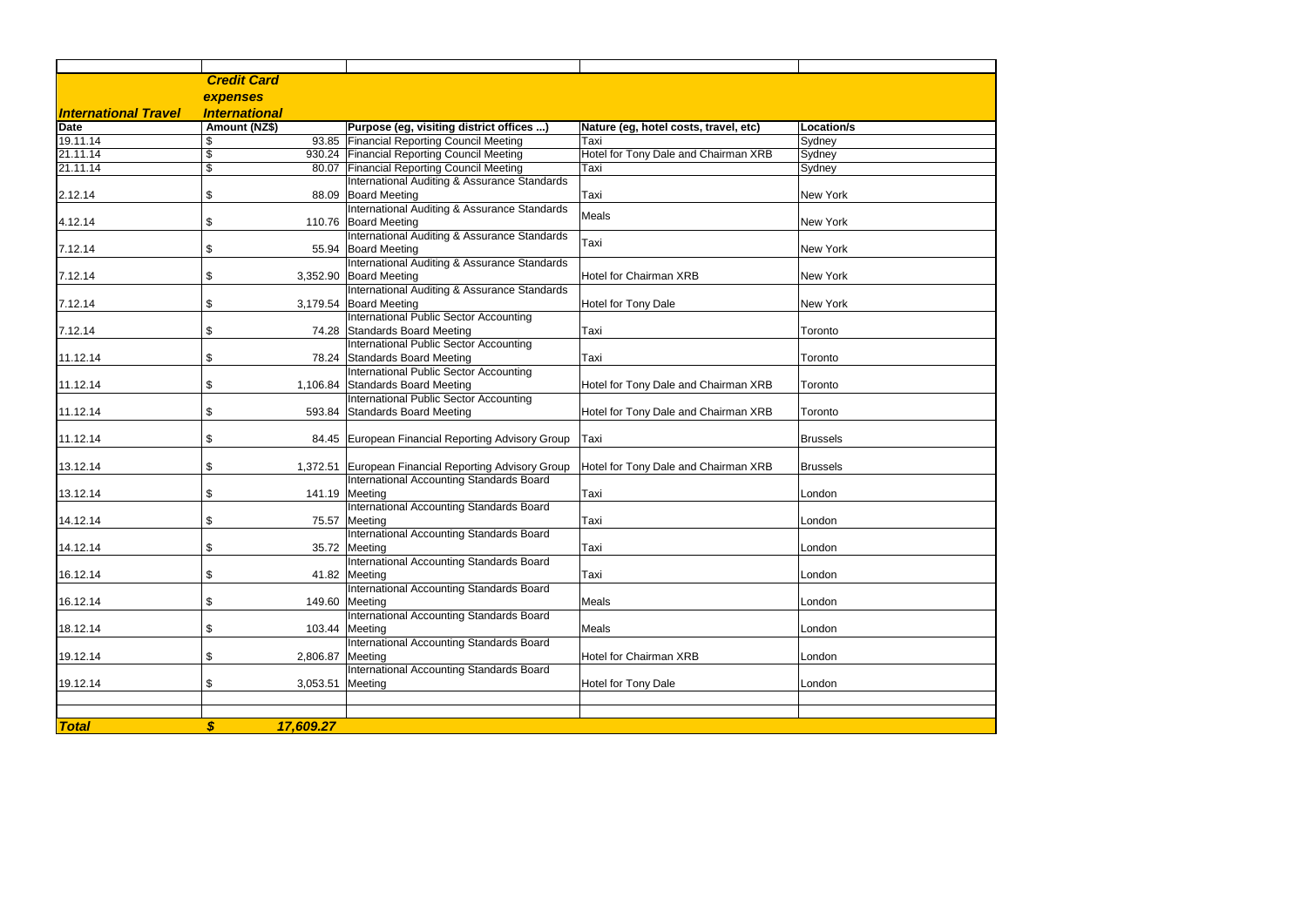|                                                                 | non-Credit Card      |           |                                                 |         |                                     |
|-----------------------------------------------------------------|----------------------|-----------|-------------------------------------------------|---------|-------------------------------------|
|                                                                 | expenses             |           |                                                 |         |                                     |
| <b>International Travel</b>                                     | <b>International</b> |           |                                                 |         |                                     |
|                                                                 | Amount (NZ\$)        |           |                                                 |         |                                     |
| Date<br>2.12.14                                                 | \$                   |           | 14,107.20   International Board Liaison flights | Flights | New York, Toronto, Brussels, London |
| 19.11.14                                                        | \$                   |           | 757.64 Financial Reporting Council Meeting      | Flights | Sydney                              |
| 23.11.14                                                        | \$                   |           | 5,233.80 Asian-Oceanian Standard-Setters Group  | Flights | Hong Kong                           |
|                                                                 |                      |           | Meetings with Chair Audit and Assurance         |         |                                     |
| 4.03.15                                                         | \$                   |           | 1,235.88 Standards Board (Australia)            | Flights | Melbourne                           |
|                                                                 |                      |           |                                                 |         |                                     |
| <b>Total</b>                                                    | \$                   | 21,334.52 |                                                 |         |                                     |
|                                                                 |                      |           |                                                 |         |                                     |
| <b>Total travel expenses</b><br>for the year to 30 June<br>2015 | <b>Amount (NZ\$)</b> |           | 42,273.87                                       |         |                                     |
|                                                                 |                      |           |                                                 |         |                                     |
|                                                                 |                      |           |                                                 |         |                                     |
|                                                                 |                      |           |                                                 |         |                                     |
|                                                                 |                      |           |                                                 |         |                                     |

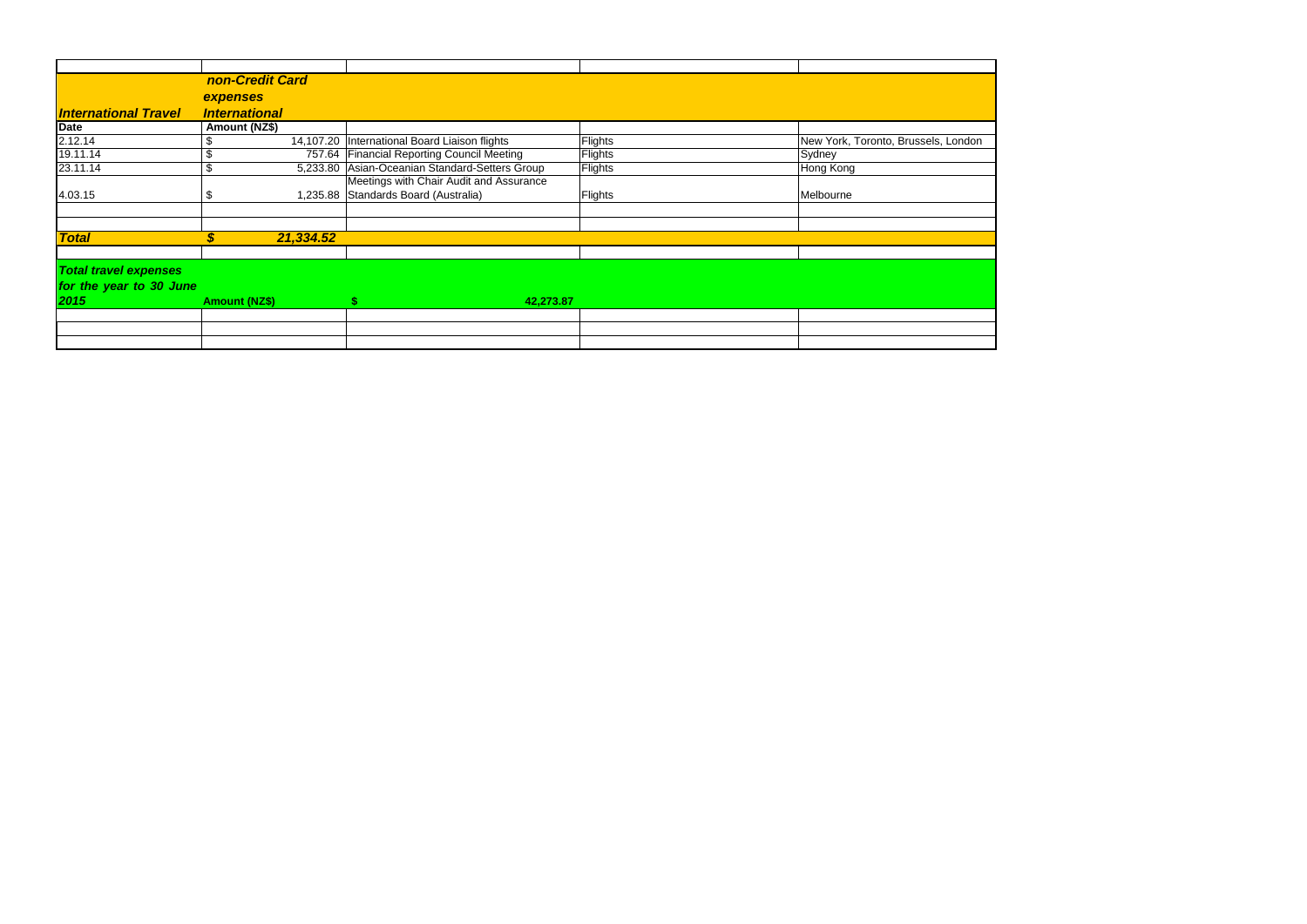| Chief executive expenses, gifts and hospitality<br>Name of |                                 | For the year ended 30 June 2015 |                                                                                                 |               |            |
|------------------------------------------------------------|---------------------------------|---------------------------------|-------------------------------------------------------------------------------------------------|---------------|------------|
| organisation                                               | <b>External Reporting Board</b> |                                 |                                                                                                 |               |            |
| <b>Mr Tony Dale</b>                                        |                                 |                                 |                                                                                                 |               |            |
| <b>Hospitality provided</b>                                | <b>Credit Card expenses</b>     |                                 |                                                                                                 |               |            |
| <b>Date</b>                                                | Amount (NZ\$)                   |                                 | Purpose (eg, hosting delegation from )                                                          | <b>Nature</b> | Location/s |
| 3.2.15                                                     | \$                              |                                 | Lunch for Andreas Bergmann- Chair of International<br>118.00 Public Sector Accounting Standards | Meals         | Wellington |
|                                                            |                                 |                                 |                                                                                                 |               |            |
| <b>Total</b>                                               | $\boldsymbol{\mathsf{s}}$       | 118.00                          |                                                                                                 |               |            |
| <b>Hospitality provided</b>                                | non-Credit Card expenses        |                                 |                                                                                                 |               |            |
| Date                                                       | Amount (NZ\$)                   |                                 |                                                                                                 |               |            |
| No hospitality provided<br>during the period.              |                                 |                                 |                                                                                                 |               |            |
| <b>Total</b>                                               |                                 | $\boldsymbol{o}$                |                                                                                                 |               |            |
| <b>Total hospitality</b><br>expenses for the year          |                                 |                                 |                                                                                                 |               |            |

*ended 30 June 2015* **\$ 118.00**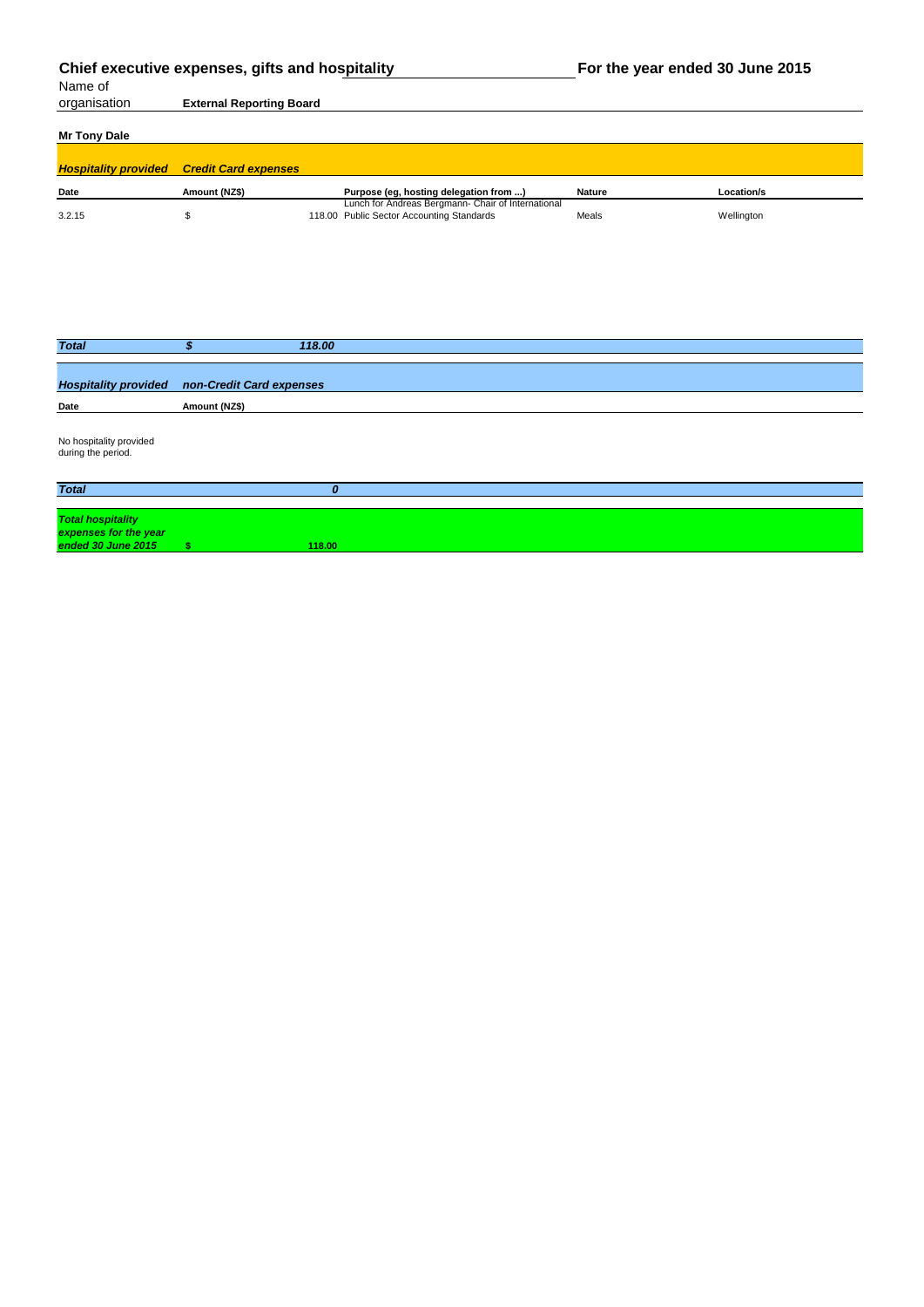| Name of<br>organisation                                 | <b>External Reporting</b><br><b>Board</b>    | For the year ended 30 June 2015                       |          |
|---------------------------------------------------------|----------------------------------------------|-------------------------------------------------------|----------|
| <b>Mr Tony Dale</b>                                     |                                              |                                                       |          |
| <b>Other</b>                                            | <b>Credit Card</b><br>expenses               |                                                       |          |
| Date                                                    | <b>Amount (NZ\$)</b>                         | Purpose (eg, farewell for long-serving staff members) | Location |
|                                                         |                                              |                                                       |          |
|                                                         |                                              |                                                       |          |
|                                                         |                                              |                                                       |          |
| <b>Total</b>                                            | $\boldsymbol{\mathcal{S}}$<br>$\blacksquare$ |                                                       |          |
|                                                         |                                              |                                                       |          |
| <b>Other</b>                                            | expenses                                     |                                                       |          |
| Date                                                    | <b>Amount (NZ\$)</b>                         |                                                       |          |
|                                                         |                                              |                                                       |          |
|                                                         |                                              |                                                       |          |
|                                                         |                                              |                                                       |          |
|                                                         |                                              |                                                       |          |
|                                                         |                                              |                                                       |          |
|                                                         |                                              |                                                       |          |
|                                                         |                                              |                                                       |          |
|                                                         |                                              |                                                       |          |
| <b>Total</b>                                            | $\boldsymbol{\mathsf{S}}$<br>$\blacksquare$  |                                                       |          |
|                                                         |                                              |                                                       |          |
| other expenses<br><b>Total</b><br>for the year ended 30 |                                              |                                                       |          |
| <b>June 2015</b>                                        | $\boldsymbol{\$}$<br>$\sim$                  |                                                       |          |